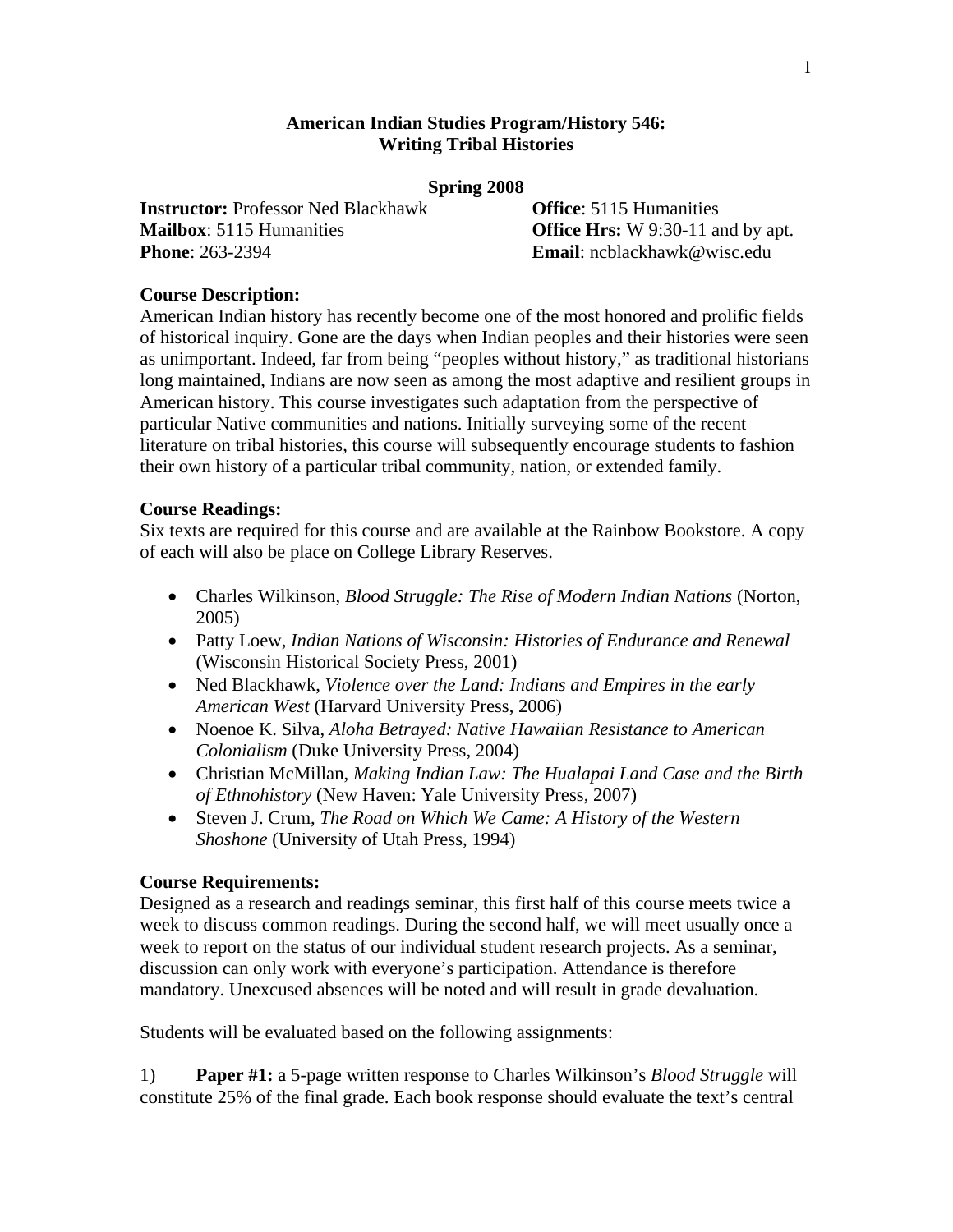purpose and identify three (3) particular moments that you believe to be most critical to the book's argument. Consider analyzing the author's primary goals, assess the relative strengths and weaknesses of his central arguments, and analyze three relevant examples and moments in detail. Much more than mere summation, the book response should demonstrate sustained engagement with the text's overall arguments and effectiveness. For help with paper organization, argument development, and general writing assistance, students are encouraged to use the Writing Center in 6171 Helen C. White, 263-1992. The Writing Center organizes classes and provides one-on-one guidance and feedback. Paper #1 is due in class on February  $7<sup>th</sup>$ . No late or emailed papers will be accepted.

2) **Weekly Reading Responses:** Beginning on Thursday, Feb. 14<sup>th</sup>, a 500-word reaction piece/book review of each of the remaining 5 texts will be due **every Thursday** until Spring Break. These reviews must engage on some level what you believe to be the central purpose of each text, using evidence and examples from the body of the work as a basis for your assessment and reaction. These five reviews will be graded collectively, will be returned after the Break, and will constitute 25% of the final grade.

3) **Research Project Formation:** Prior to the submission of the final research project, each student is expected to produce a general bibliography and a project outline along with a preliminary thesis statement and/or paragraph. These will not factor into the final grade and will be marked as either satisfactory or unsatisfactory. Unsatisfactory materials will be returned and will not receive credit until improved. All students must also meet individually with the instructor to discuss their potential research topic.

4) **Research Project and Presentation:** A final presentation of the research project will comprise 10% of the final grade. Each presentation should be no more than 15 minutes and should provide an overview of the research process—what materials were used, how were they identified, what problems did they present—as well as the project's primary findings and conclusions. Maps, photographic reproductions, and other visual aids are encouraged. The final project of 16-20 pages will constitute the remaining course grade, 40%. Each project should introduce and examine an aspect of the history of an American Indian community, nation, or extended family, situating these histories within the larger thematic currents of the course. Each research project should be double-spaced, properly formatted and referenced [footnotes and endnotes matter!] and handed in on time. The use of photographic, documentary, and/or oral histories is encouraged. Students can devise alternative formats for their final projects, but *all students must develop a final research paper topic in consultation with the instructor*. Alternatives to written projects may include: websites, academic poster boards, or bounded documentary histories, in which the documents are at the center of the narrative. Other possible selections may include video and/or documentary projects, but they also must be approved in consultation with the instructor. Final projects are due May  $14<sup>th</sup>$  at 4pm.

### **Course Schedule**

**Week 1** January 22: Introduction and Organization: What is Indian History?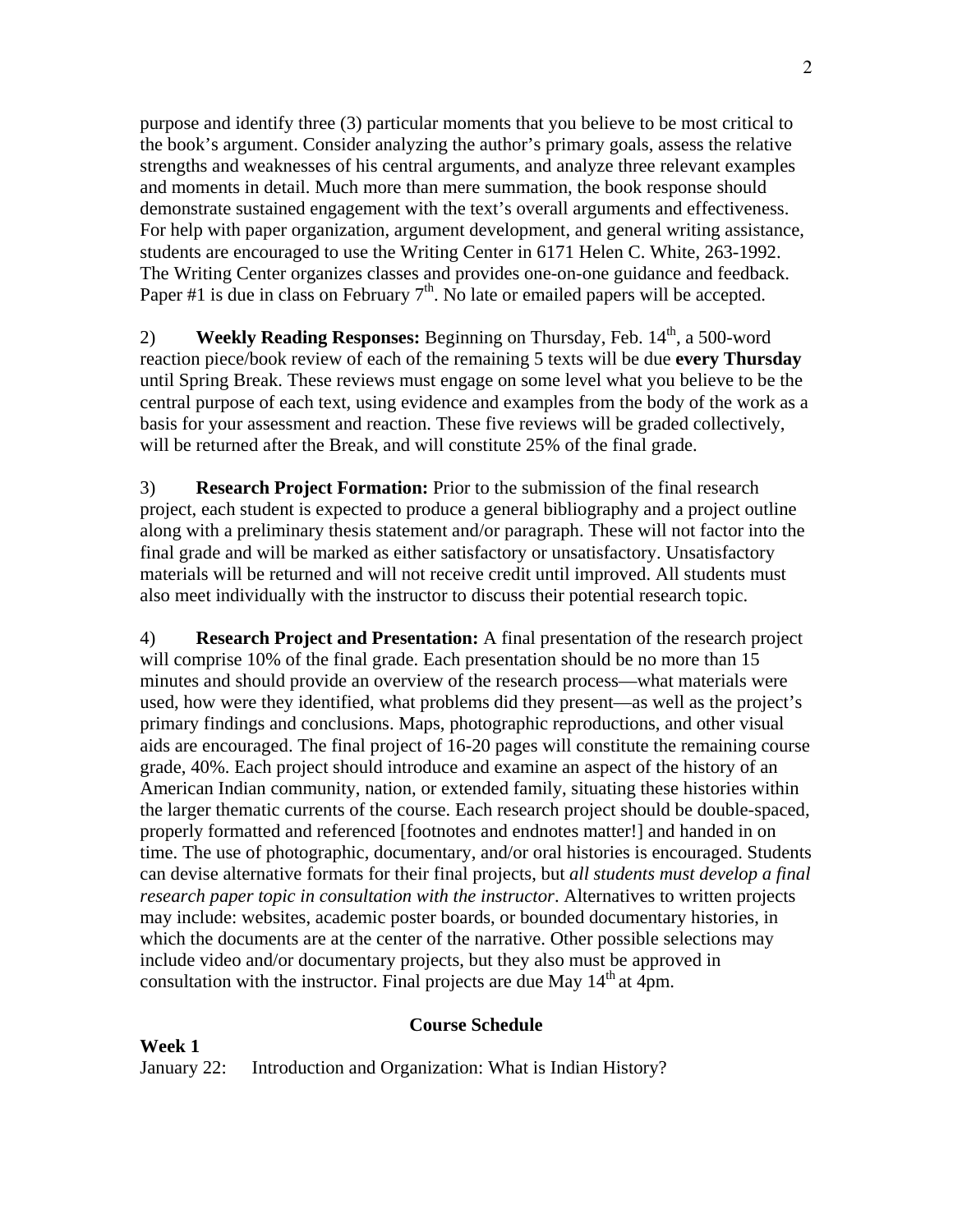- January 24: How and Why Do We Write Indian History: Powers & Perils of the Field
- Readings: Ned Blackhawk, History Section, Native Americans of North America, *2003 Microsoft Encarta Encyclopedia* http://encarta.msn.com/text\_761570777\_\_\_250/Native\_Americans\_of\_No rth\_America.html; and "Recasting the Narrative of America: The Rewards and Challenges of Teaching American Indian History," *Journal of American History* (March 2007) http://www.historycooperative.org/journals/jah/93.4/blackhawk.html

# **Part I The Rise of Modern Indian Nations**

| Week 2                 |                                                                                           |  |
|------------------------|-------------------------------------------------------------------------------------------|--|
| January 29:            | Video Presentation, Selections from Smoke Signals and Skins                               |  |
| January 31:            | The Crisis of Termination Amidst the Crisis of Reservation<br>Impoverishment              |  |
| Readings:              | Wilkinson, <i>Blood Struggle</i> , ix-173                                                 |  |
| Week 3<br>February 5:  | The American Indian Movement and the Movement for American Indian<br>Sovereignty          |  |
| February 7:            | "Different Now But Also the Same:" Contemporary Indian History<br>(Paper #1 due in class) |  |
| Readings:              | Wilkinson, <i>Blood Struggle</i> , 177-268, 352-381                                       |  |
| Week 4                 |                                                                                           |  |
|                        | February 12: The Indian Nations of Wisconsin                                              |  |
| February 14:           | The Indian Nations of Wisconsin (Reaction #1 due in class)                                |  |
| Readings:              | Loew, 1-126                                                                               |  |
| Part II                |                                                                                           |  |
| Week 5                 | <b>Reservation and Regional Tribal Histories in Focus</b>                                 |  |
|                        | February 19: Where and how to Begin a Tribal History?                                     |  |
|                        | February 21: Western Shoshone Political History (Reaction #2 due in class)                |  |
| Readings:              | Crum, 1-189                                                                               |  |
| Week 6<br>February 26: | No Classroom Session: Individual Group Work on McMillen                                   |  |